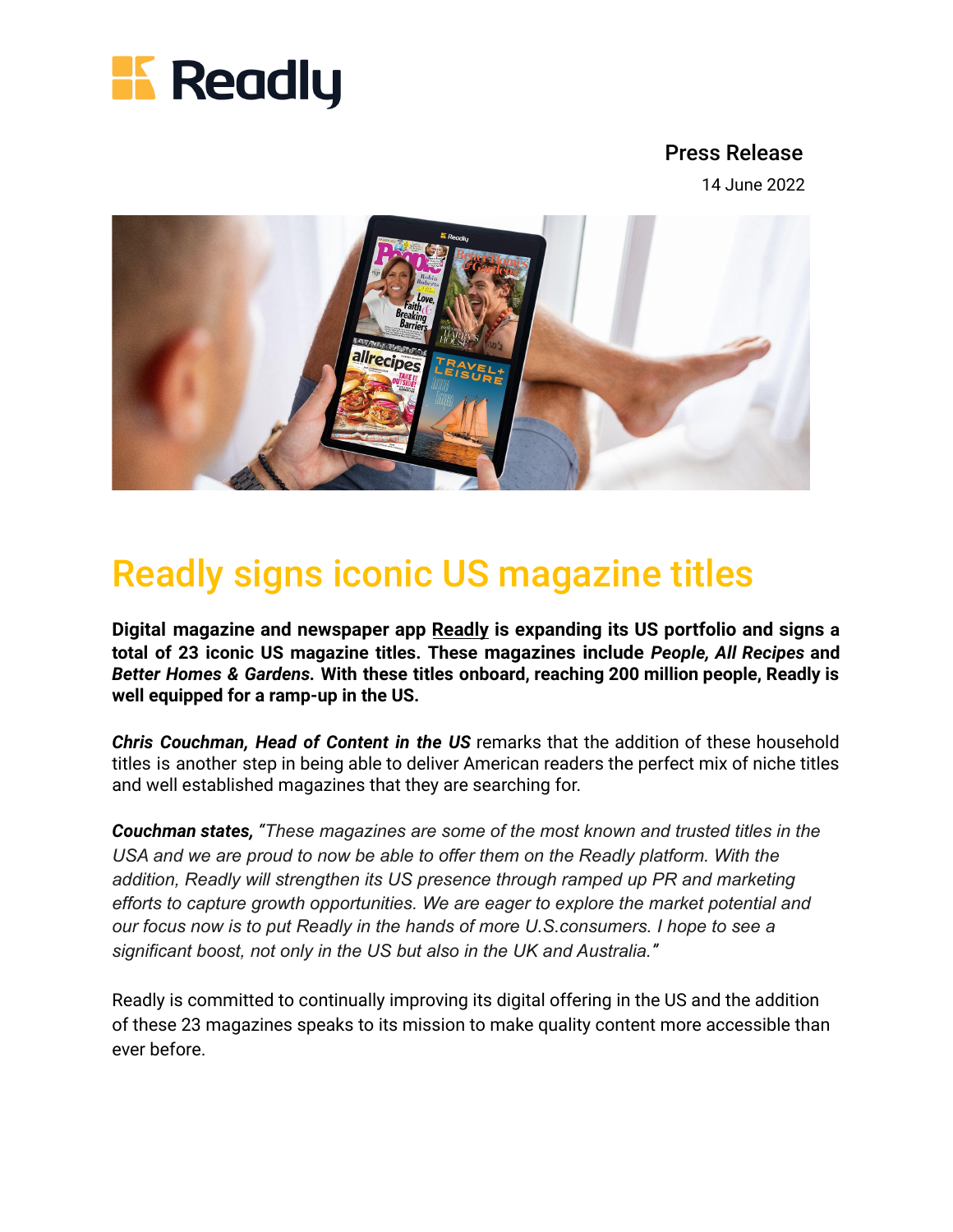

*Couchman adds, "For publishers, our growing datapool of over 40+ billion data points gives them a deeper understanding of reader behaviour which enables them to become more data driven in their approach to maximising global readership and developing their business. We are delighted to have more US publishers experience this unique dataset with an international lens."*

**Full list of new US magazines now available on the Readly app:**

*All Recipes American Patchwork & Quilting Better Homes & Gardens Coastal Living Cooking Light Country Home Do It Yourself Food & Wine LIFE Magnolia Journal Midwest Living People People Royals Real Simple Southern Living Traditional Home Travel + Leisure Wood EatingWell Special Collection Entertainment Special Collection Health Special Collection InStyle Special Collection Shape Special Collection*

## **-ENDS-**

## **About Readly**

Readly is the European category leader for digital magazines. The company offers a digital subscription service where customers have unlimited access to 7,500 magazines and newspapers including the catalogue of ePresse. Readly has subscribers in more than 50 countries and content available in 17 different languages. In collaboration with 1200